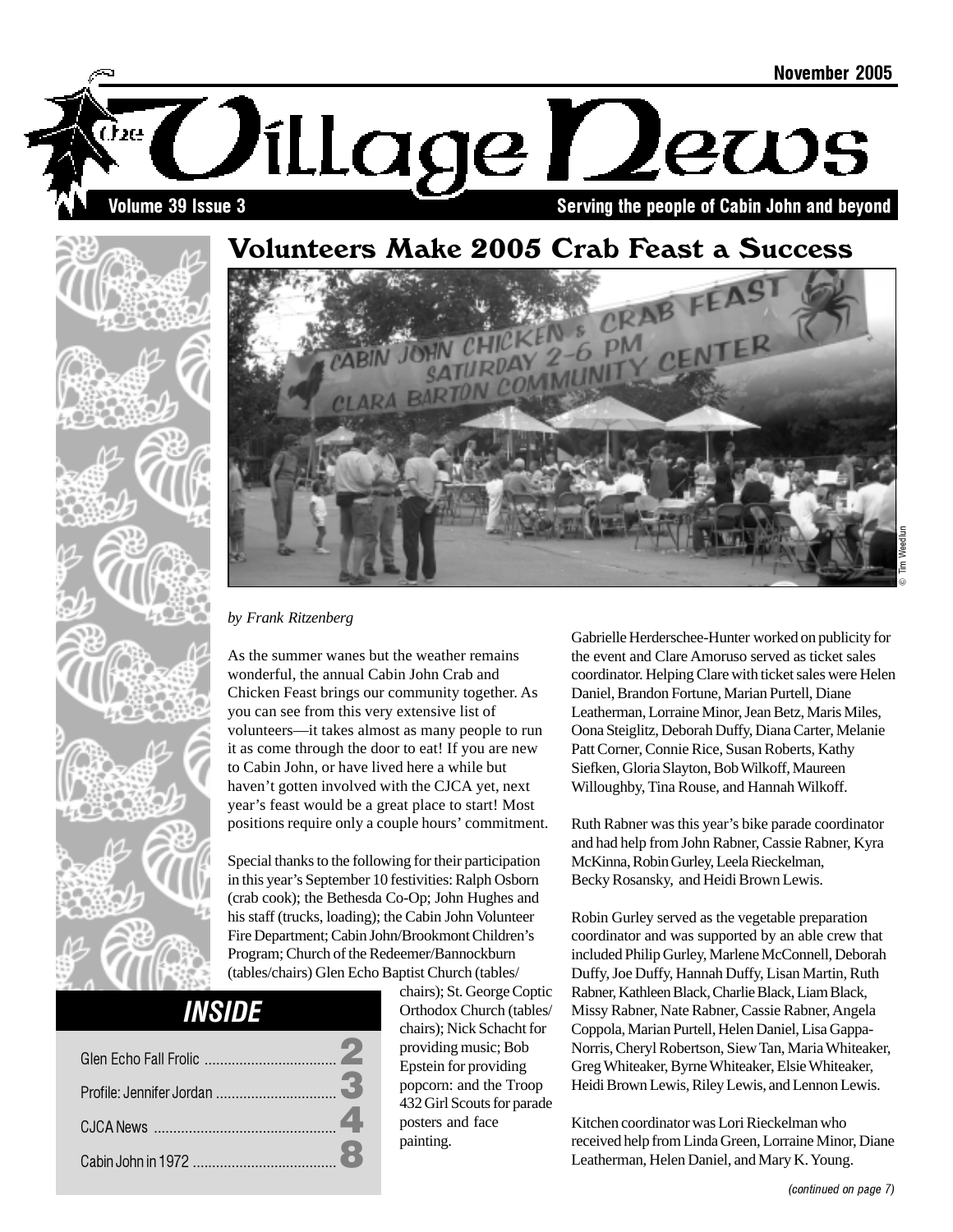#### *The Village News*

#### Glen Echo Fall Frolic Saturday, October 29

Spend a day at Glen Echo Park exploring the arts! Create creepy crafts with Young Creative Spirit, pop in for a puppet show, and watch the theatrical adventures of the Little Witch of Wichita.

Families enjoy pumpkin painting in the Cuddle Up from 2 to 5 pm (pumpkins \$1 each), with trick-ortreating in the Park from 3:30 to 5:30 pm, and a costume parade starting from the Bumper Car Pavilion at 5 pm.

Tour the spidery world of "Six-Legged Sensations" at Discovery Creek and local animal artwork in the "Wild Washington" book signing and art activities in the Ballroom Café Lounge. Browse paintings, pottery, glassworks, and more in artists' studios and galleries throughout the day.

Night owls can swing the night away to the Boilermaker Jazz Band and the George Gee Orchestra (be sure to don your best feathers for the costume competition!) All dance proceeds will benefit the Glen Echo Park Partnership for Arts and Culture. Admission to the Park and most activities are free; check our website for fees and schedules for specific events: *www.glenechopark.org*.



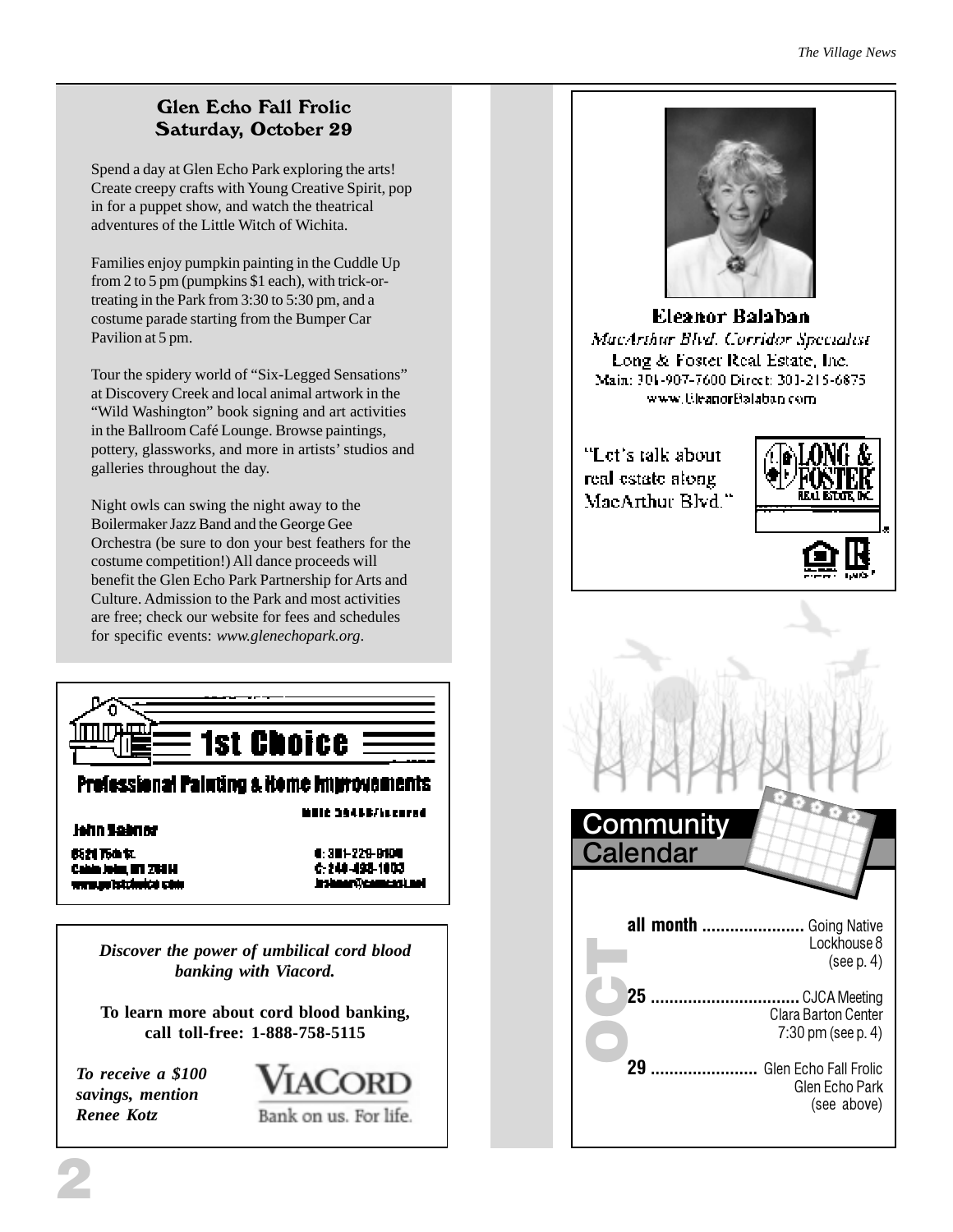## Jennifer Jordan—An Ongoing Journey

#### *by Oona Stieglitz*

I met with Jennifer Jordan on the back porch of the newly finished pine green bungalow she shares with her husband Skip Brown and sons Ian (4) and Christopher (18 months). A few birds eavesdropped and the breeze was delightful.

A Cabin John resident for about ten years, Jennifer actually traveled a long and interesting way from her childhood home in nearby Carderock. She moved from Concord Massachusetts at age 7. She grew up with an older sister and younger brother. After attending Carderock Elementary, Pyle and Whitman, she journeyed west for college at U.C. Berkeley. Academics came easily by nature or nurture as her father earned a PhD at age 24 from MIT and was a Fulbright scholar. She majored in physics and minored in environmental science.

Unfortunately, during her freshman year, her brother was killed in a gun accident. For a time she corresponded with her brother's friend who caused the accident. She feels that this helped both of them arrive at a level of acceptance.

Returning to Washington DC after graduation, Jennifer embarked on a career in environmental issues. Global warming and energy conservation became areas of specialization. She worked for two environmental nonprofits as a research associate in the 1990's: Natural Resources Defense Council and American Council for an Energy-Efficient Economy. She was co-author of "American's Energy Choices: Investing in a Strong Economy and a Clean Environment." She also wrote a chapter in a book called "Regulatory Incentives for Demand-Side Management." This book analyzed the effectiveness of incentives for gas and electric utilities to save energy.

(continued on page 6) While living in Clarksburg in the 1990's, she actively participated in



*Jennifer Jordan*



WHEN YOU MOUNTAIN TO BIY OR SHE YOUR HOME CALL PAIRICIAN EXCELD YOUR EXPLOTATIONS

# PATRICIA AMMERMAN

Devoted to providing maximum personal service for all your Real Estate needs!

YOUR CABIN JOHN REALIOR Ň **NFIGHBOR** 

# **301-787-8989**

LICTNSTD IN AID, DC & VA FLUENT IN ENGLISH AND SPANISH WWWIEZWSIEMARAS J. CMPATRICIAAMMIR MAN

sa pas MILLER

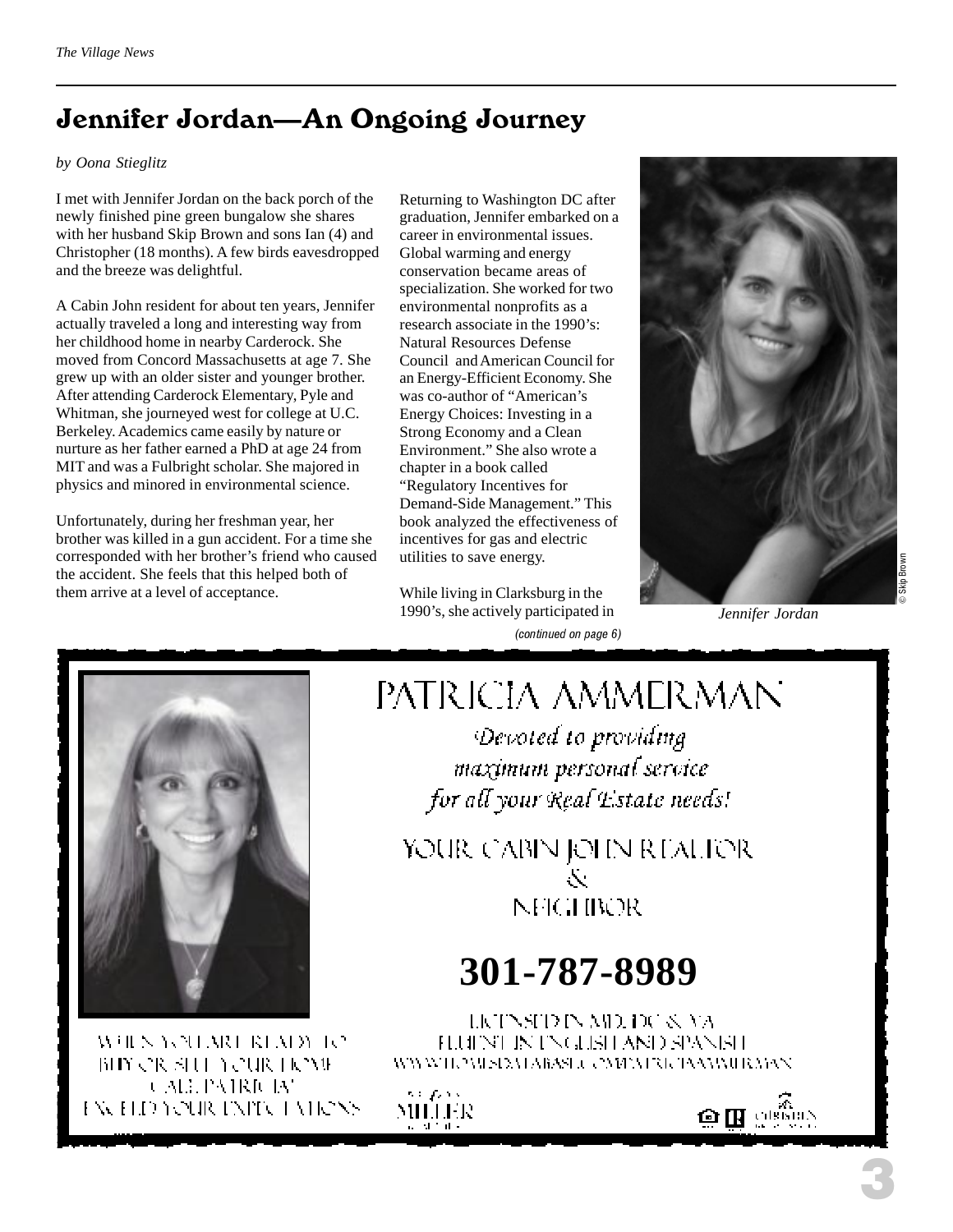## CJCA News *by Burr Gray*



**Next CJCA Meeting Agenda**—1) Presentation by Gibson Grove Church on status of renovation/ rebuilding, and 2) presentation on wireless internet possibilities for CJ as a community.

*The next meeting of the CJCA will be Oct. 25, 7:30 pm at the Clara Barton Community Center.*



**MARK WILLCHER** & CO., INC. landscape designers contractors. Crafting gardens ance 1980. 301-320-2040.

#### WASHINGTONIAN AWARD WINNER

4

**Minutes for CJCA meeting of September 27—** Michaela Palumbo from the Cabin John Gardens gave a presentation on the efforts of the Gardens to support having a New Orleans family live for a period of time in one of the Garden's rental units. The idea is to lower the rent for a period of time and have the family stay through the end of the school year. Offers have been made to a couple of families whose children were now attending school in this area but so far those families have taken advantage of other opportunities. Members of CJCA expressed an interest in supporting this effort by doing fundraising within the Cabin John community and by having a fundraising event. Several Cabin John

> residents have been very generous in expressing their willingness to make donations should the efforts by the Gardens come to fruition. There were not enough CJCA members attending the meeting to have a quorum (12) so there were no binding votes taken. Discussion of other CJCA projects that are anticipated during the following year was postponed to a future meeting.

#### **Don't Forget to Take Black Walnuts and Other Nuts Down to Lockhouse 8 During**

**October—**Just a reminder that during October, the Potomac Watershed Partnership and the Potomac Conservancy are accepting black walnuts and certain other nuts down at Lockhouse 8, which are then sent to the MD and VA State Nursuries. All nuts/acorns should be divided according to species into separate labeled bags, and a leaf from the particular tree should be placed in the bag to help confirm the species. For acorns, don't forget to apply the so-called "float test" (put a few acorns from the particular group collected into a bucket of water; if they float it may be too soon to collect them. Better if they sink to the bottom.) If most or all of the acorns float, they are probably not viable and you should wait a few more days to a week and try this test again with freshly fallen seeds. If most of them sink, they probably are viable, and you should go ahead and collect

them. Do not float test all of your acorns, because float testing may cause them to sprout earlier than they should.

Nuts/acorns in demand besides black walnuts, include Atlantic White Cedar, Bald Cypress, Black Oak, Chestnut Oak, Chinkapin Oak, Green Ash, Hazelnut, Northern Red Oak, Overcup Oak, Paw Paw, Persimmon, Pin Oak, Sassafras, Southern Red Oak, Swamp Chestnut Oak, Swamp White Oak, Water Oak, White Ash, White Oak, and Willow Oak. While Cabin John's reputation has been built on black walnuts, we really want to collect from these other types of trees as well. So look around your house. If you want descriptions of those trees and nuts, go to the Growing Native website at *www.growingnative.org*.

**Results of Oct 2 Blood Drive**—Once again, with the help of many patient Cabin Johners and others local residents, we managed to make our 50-pint goal with exactly 50 pints. The Red Cross had a few problems with a printer and at times was not able to keep up with our carefully scheduled list (three donors/time slot), especially during the late morning and late afternoon. We are speaking with the Red Cross to figure out ways of ensuring that people who sign up ahead of time are not subject to lengthy wait. As per the general rule, we do not list individual blood donors in the *Village News*, although we thank them profusely for their part in this life-saving event. But we can thank the other volunteers publicly. Ruth Rabner led the effort to sign up donors, and Lisan Martin gave them all reminder calls. Judy Brookes enlisted the following volunteers to staff the sign-in table: David & Andrew Brookes (guess they have to do what Mom says), Lisan Martin, Helen Harris, Debbi Lindenberg, and Debbie and Andrew Beers. Carmen Serna made herself available, if needed, to do the lunch run for the Red Cross personnel. Tom Green, Jackie Hoglund, Rachel Gray, and Burr Gray did the take-down and cleanup at the end.

For the first time, there was also an opportunity to register with the National Marrow Donor Program. This effort was inspired by the life of Clare Schmidt, the daughter of Karen Melchar and Benno Schmidt. (Clare's impact was also responsible for the blood drive having more signups in advance than ever before in its 5-year history.) Deborah Duffy oversaw this effort, which resulted in adding 32 people to the bone marrow registry.<br>(continued on page 10)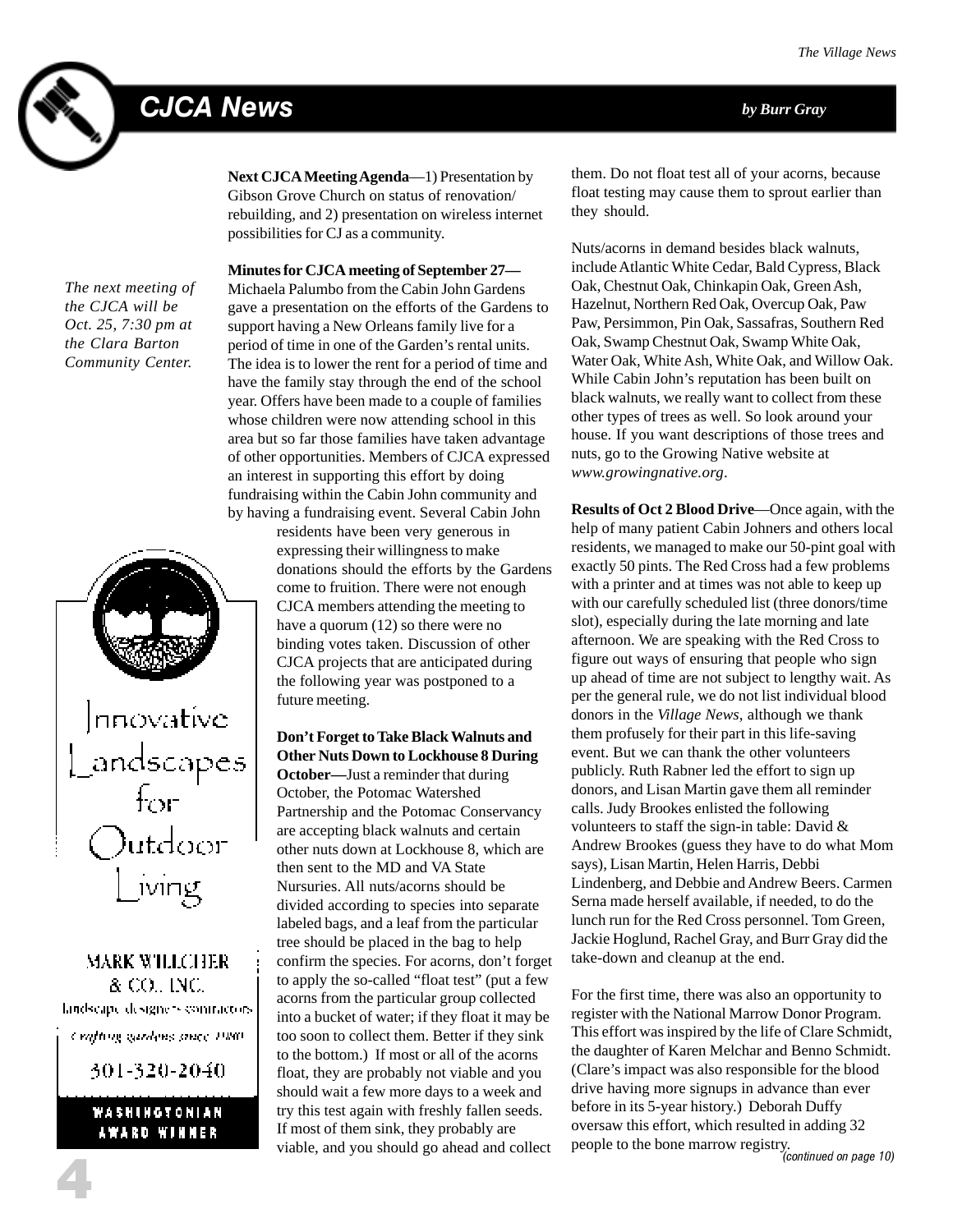# What does the kingdom of heaven look like?

GOD wants all people to come together as one in service, in purpose, in fellowship and in worship of their creator. Concord - St. Andrew's United Methodist Church is one of the most diverse congregations in the area. People from all over the world worship. here - from Japan, Korea, Ghana, Sierra Leone. Czech Republic, Sri Lanka, China, India, South America, and all over the U.S. Come worship with us, and you might glimpse a growing corner of heaven.

## "Jesus loves the little children. All the children of the world..."



Concord - St. Andrew's United Methodist Church 5910 Goldsboro Road Bethesda, Maryland 301-229-3383 Worship 10:00 Sunday Sch. 10:15



IN MEMORIAM CLARE MAUREEN SCHMIDT July 23, 1998 - September 29, 2005



*Clare, at right, with her sister Phoebe and mother Karen at the Tidal Basin for this year's Cherry Blossom festival.*

Clare died of acute respiratory disease following a bone marrow transplant for relapsed acute lymphoblastic leukemia on September 29, 2005. Her 9-year-old sister Phoebe was her bone marrow donor.

Clare was 7 years old, a life long resident of Cabin John, and attended Bannockburn Elementary School and Bannockburn Cooperative Nursery School.

The Melchar/Schmidt family would like to thank all our Cabin John neighbors for their gracious support during Clare's long illness and in the weeks since her death. The family's amazing story of strength, hope, and faith as they fought for Clare's life can be found at *www.caringbridge.org/md/clareschmidt*.



Art Instruction for Children/www.glenechopark.org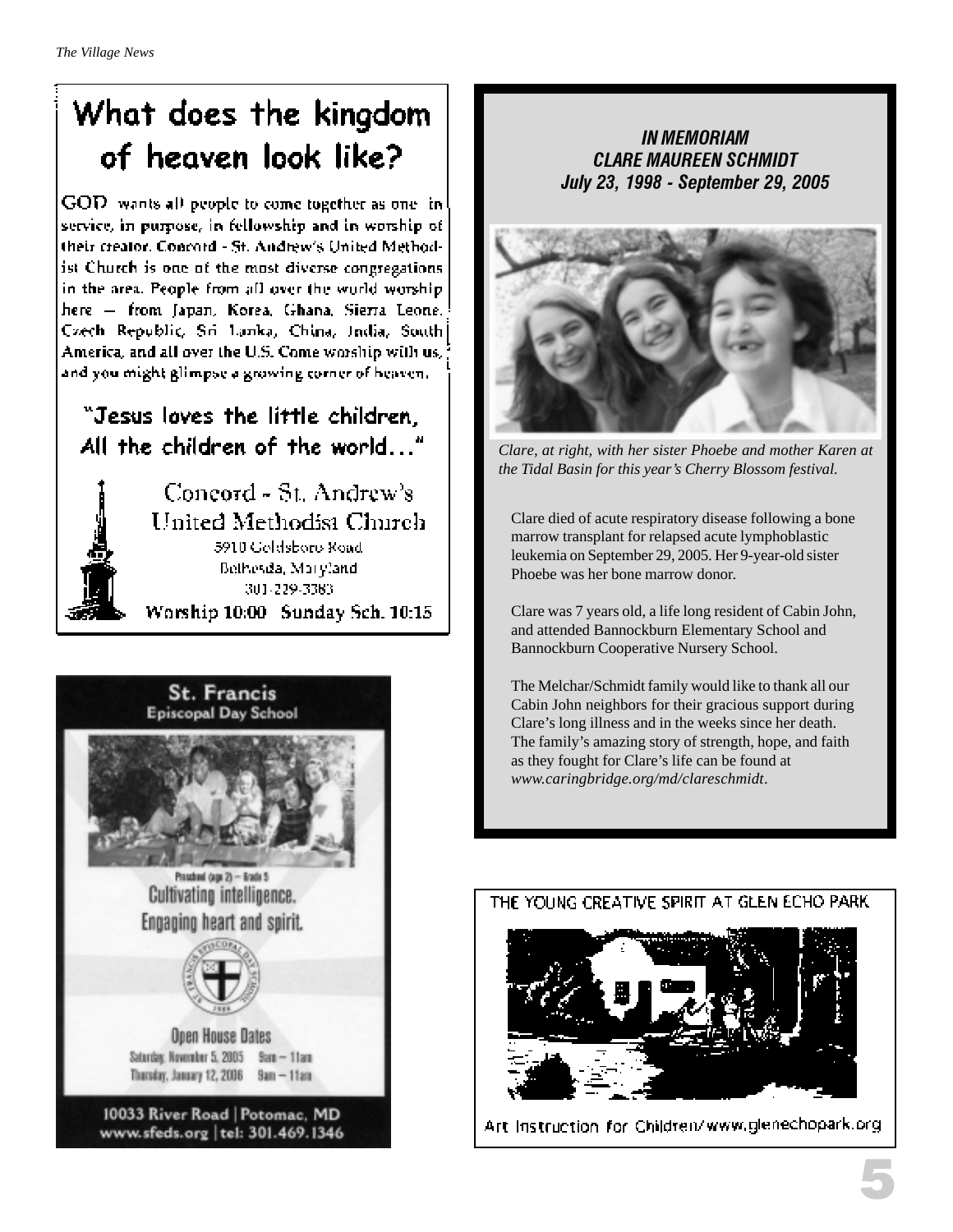#### JORDAN cont. from page 3

county hearings about the I-270 corridor. Through this she developed a passion for land use planning as it related to environmental protection and ecosustainability. She formed a citizen group which focused on protecting stream water quality by minimizing urban runoff and keeping large untouched tracts of land for use as animal habitat.

But research work in an office at a desk behind a computer screen was losing its appeal. Better to be wading in rivers, counting birds or teaching ecology to children. Time for another journey. Jennifer saw to it that her animals, plants and worldly goods had safe homes and took off on a three year odyssey across America.

Much to her parents' chagrin, she sometimes lived in a van. She crisscrossed the country with a friend, making wood carvings and beaded jewelry to earn money. They met all kinds of people. They also lived in a national forest in Washington State for nearly a year in a cabin that was 2 hours from

## **RACHELLE CHEROL**

Salesperson



Whether you are buying or selling a home, you want to make sure it's done right. Please call me today!

G

Cabin John Homeowner **Since 1988** 



civilization. She learned to be self-sufficient. They visited intentional communities in New England and the West. They traveled in remote areas in New Mexico in the Gila National Forrest.

But in time she decided to make a U-turn and head home. She had used the time on the road to arrive at an idea for her next destination. She wanted to be involved in health but not be a doctor. A holistic approach, emphasizing the mind-body connection was the guiding philosophy.

She weighed becoming a naturopath or a nurse practitioner. By getting her nurse practitioner degree, she could take a faster track to understanding Western medicine while freeing up time later to focus on the mind-body connection, integrative medicine and Easternbased medicine.

So in 1996 she went back to school. At Johns Hopkins University in Baltimore her curriculum was intense and full-time. En route to earning a BS at Hopkins and an MS at University of Maryland (both in nursing), she was given an old kayak by a friend. This enabled her to enjoy some relaxation—not far from her childhood home—on the Potomac River. One day while kayaking with a friend, she was introduced to Cabin John's resident freelance nature and adventure sports photographer Skip Brown.

Two weeks later he called her at home in Baltimore. Their relationship intensified, and Jennifer moved into Skip's bungalow on Arden Road. In the fall of 1997 she journeyed to Northern India to stay at an ashram for a month. Skip came over and met her and together they kayaked and rafted in Nepal and went on a trek. Skip came back to Cabin John and Jennifer stayed to provide nursing care for a month at an orphanage in Bhaktapur, Nepal.

Jennifer's latest journeys include motherhood, home construction and working as a part-time family nurse practitioner in a private family practice in Rockville. You may see her and Skip walking the towpath or kayaking—each with a lifejacketed son on board!

As for the future, maybe a month-long summer trip to Oregon in an RV. Maybe opening Cabin John's first medical establishment combining both Eastern and Western medical techniques/philosophies. Maybe just figuring out a way to thank her 82-yearold neighbor for mowing her lawn. Jennifer Jordan continues on her journey.  $\lambda$  .

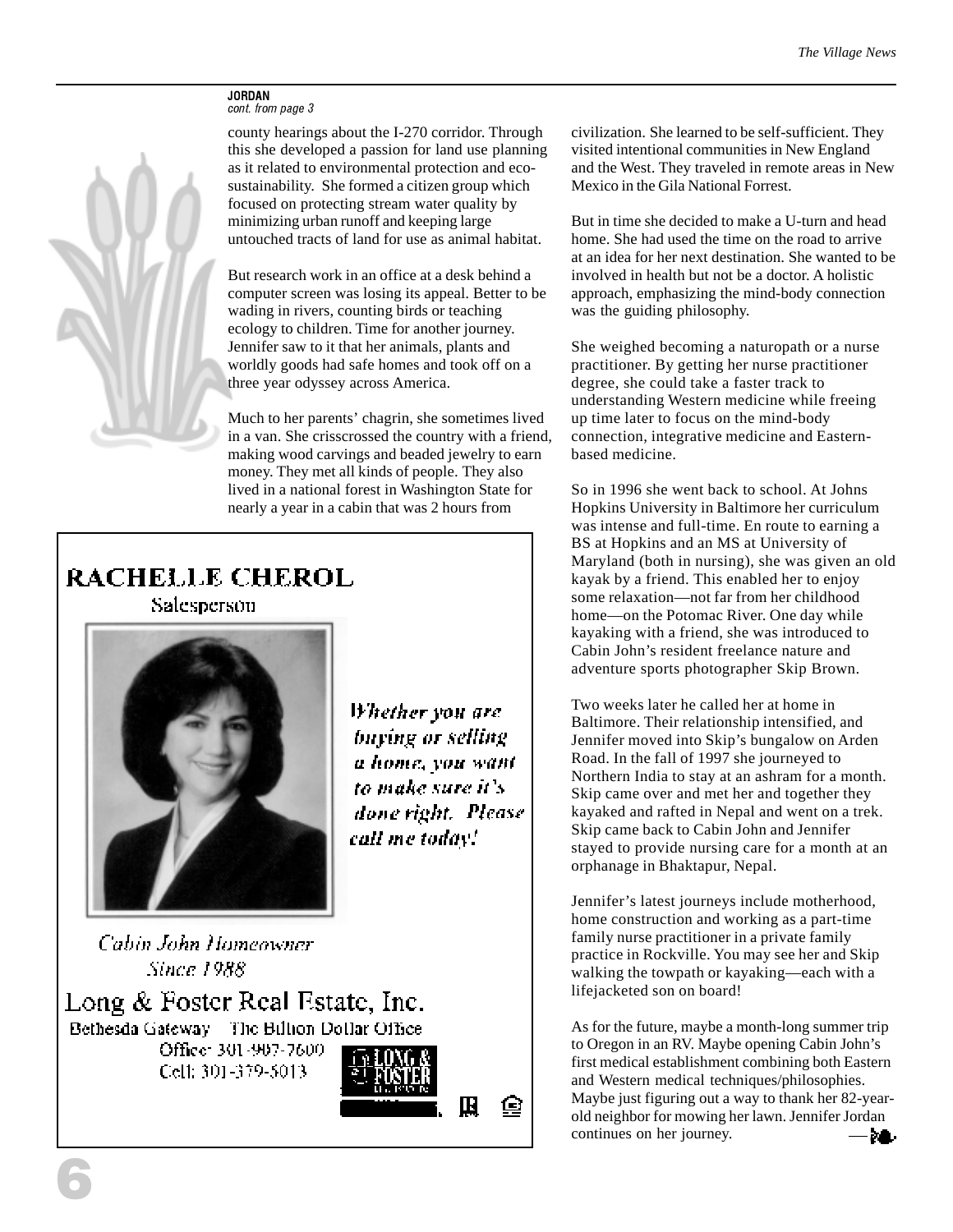#### CRAB FEAST

cont. from page 1

Crab steamer coordinator Pete Couste was assisted by Robin Patt Corner and Virginia Quesada, while chicken coordinator Richard Hopkins was assisted by Daphne Federing, Eric Federing, Judy Mopsik, Fred Mopsik, John Rabner, Carolyn Evans, and Mike Miller.

Food servers, under the direction of coordinator Clare Amoruso, were Barbara Martin, Meredith Griggs, Mary K. Young, Bramman Avery, Judy Lund, Beth Tucker, Janet Dence, Walt Dence, Susan Roberts, Sondra Baxt, Stephanie Smart, Susan Gelb, Mary Smith, Barbara Wilmarth, Jean Hay, Kathy Siefken, Robin Mustain, Elaine Tama, Jeanne Casamento, Lynn Hopkins, and Susan Stewart. Susan Roberts and Scott Lewis handled pizza service and popcorn was under the direction of Ned Goddard, Harriett Crosby and L.A.M. Coleman.

Harry Rieckelman and Ritch Kepler were in charge of ice while drink coordinators Florence Lehr and Trudi Bick dispensed refreshments with the help of Joel Todd, Deborah Duffy, Hannah Duffy, Rita Gerharz, and Lisan Martin. Lemonade service was provided by Dave Murphy, Maureen Murphy, Jeremiah Murphy, Mariah Murphy, and Olivia Murphy.

John Rabner and Reed Martin erected the crab feast banner. Tables were assembled by Burr Gray, John Hughes, Phil Amoruso, Mark Leatherman, Larry Heflin, Reed Martin, Ted Wilmarth, Don Mehlman, Rick Duffy and Adi Carter. Lisa Landsman served as umbrella wrangler. Table coverings were provided by Helen Daniel, Jean Johnson, and Hannah Wilkoff.



*Vegetable preparers from left to right: Lisa Gappa-Norris, Cheryl Robertson, Deb Duffy, Robin Gurley and Nate Rabner.*

Making up the all-important clean-up crew were Brian Johnson, Ann Johnson, Dan Mehlman, and Alice Despard.

Last but not least, thanks to CJCA president Gray Burr, treasurer Bruce Wilmarth and crab feast chair Frank Ritzenberg.



*Chicken-Meisters Richard Hopkins and John Rabner work the grill above while neighbors chat along the food service line at right.*



7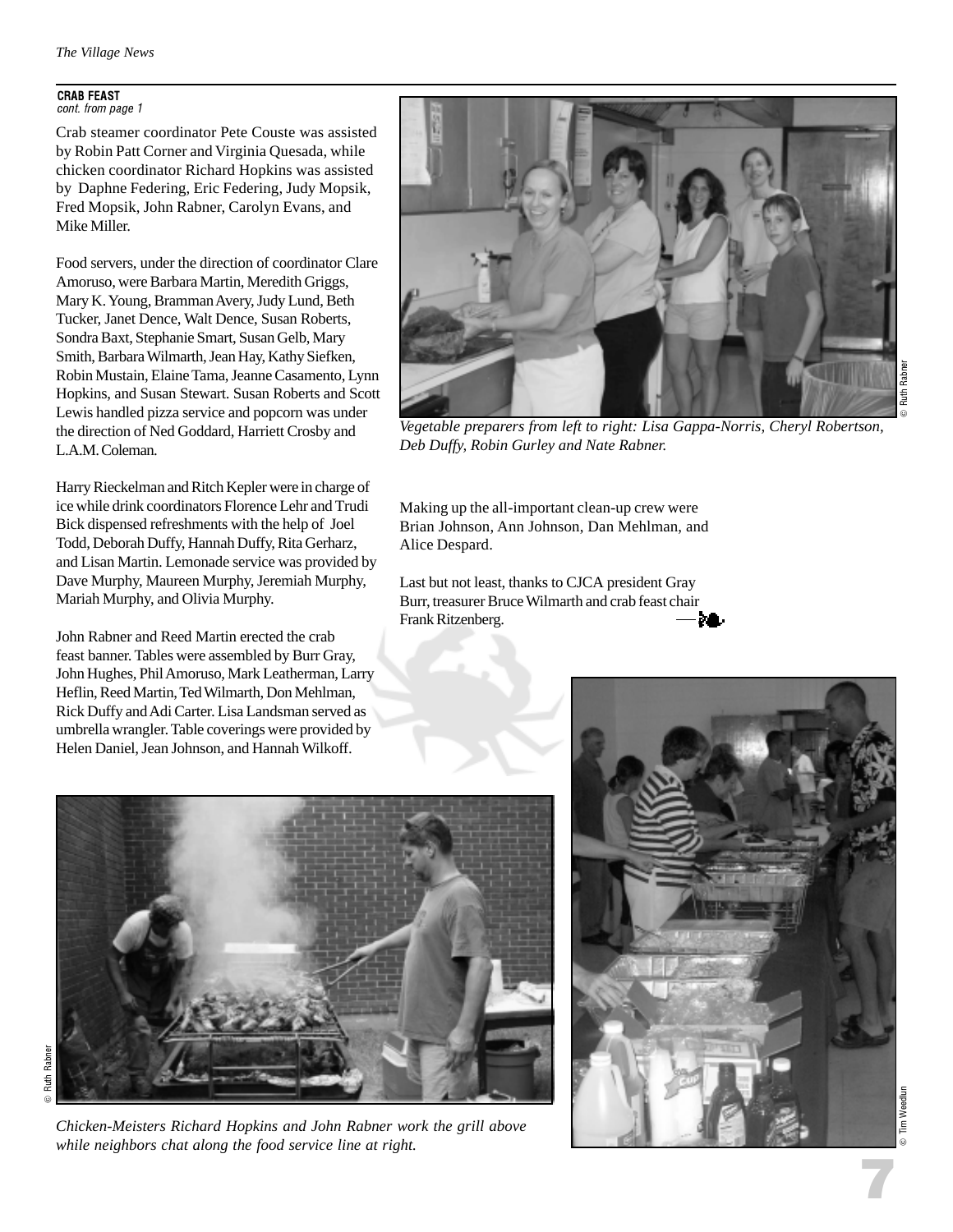

## Looking Back in Cabin John *by Andrew E. Rice*

## A Third of a Century

History moves very fast these days. I moved to Cabin John in 1972—a third of a century ago—and as I look back it's amazing to me how much has changed in those 33 years.

Some may find it hard to believe, but in 1972 the Union Arch was a two-lane bridge. There were no traffic lights at its ends; cars moved simultaneously in both directions—albeit very slowly and carefully.

Coming across the bridge from Washington, the first structure on the right was the Cabin John Recreation Center—not the current community center, but a smaller, largely wooden building near the tennis courts. Some years later it burned down under mysterious circumstances.

Today's Clara Barton Community Center had the same name in 1972 as it does now—Clara Barton but it was then the Clara Barton Elementary School. Soon thereafter the Board of Education closed it due to low enrollment and for several years it was variously occupied by private schools, administrative offices of the Board of Education, and, for a while, the Cabin John Post Office. Finally it was transferred from the Board's jurisdiction to the County's and became part of today's countywide recreation system. (Our community, through the Citizens Association, made a lot of input into this process.)

A few blocks further along stood the store that oldtimers today still often call by its 1972 name the "Good and Quick"—the forerunner of today's Captain's Market.

The building of MacArthur Park was only a gleam in some developer's eye, and there was plenty of controversy about how the large tract of land south of MacArthur should be developed.

Thirty-three years ago the firehouse was still functioning as a firehouse, and the sound of its siren summoning volunteers to man the trucks was a regular part of Cabin John life.

Where the shopping center now stands, there was only the fast deteriorating Tuohey's tavern. It disappeared soon thereafter when developers began the construction of today's MacArthur Plaza. For several years after the structure was completed, the spaces remained vacant, leading to speculation that the center was being treated as a loss for tax purposes.

This little trip along MacArthur Boulevard has touched only on some of the visible changes that have taken place between 1972 and 2005. For some of us, it's all in living memory, but for many others, it's already ancient history. Fortunately, For all of us, however, the community spirit of Cabin John continues to thrive. ÞА.

*Special note to history fans: The Montgomery County Historical Society has a current exhibit at its Beall-Dawson House (103 West Montgomery Avenue, Rockville) that provides an overview of the history of the C & O Canal with a focus (in the Society's words) "on the people who lived, worked and played among the Montgomery County section."*



#### Nicia's "Siretch & Tone" Yoga

Weekday momings at two locations Carderock Swim & Tennis Club - Episcopal Church of the Redeemer

Join Any Time! First five-wook session free

Cartified instructor, Yoga Alliance registered. 301–770–7994; <u>alexardise@compast.net</u>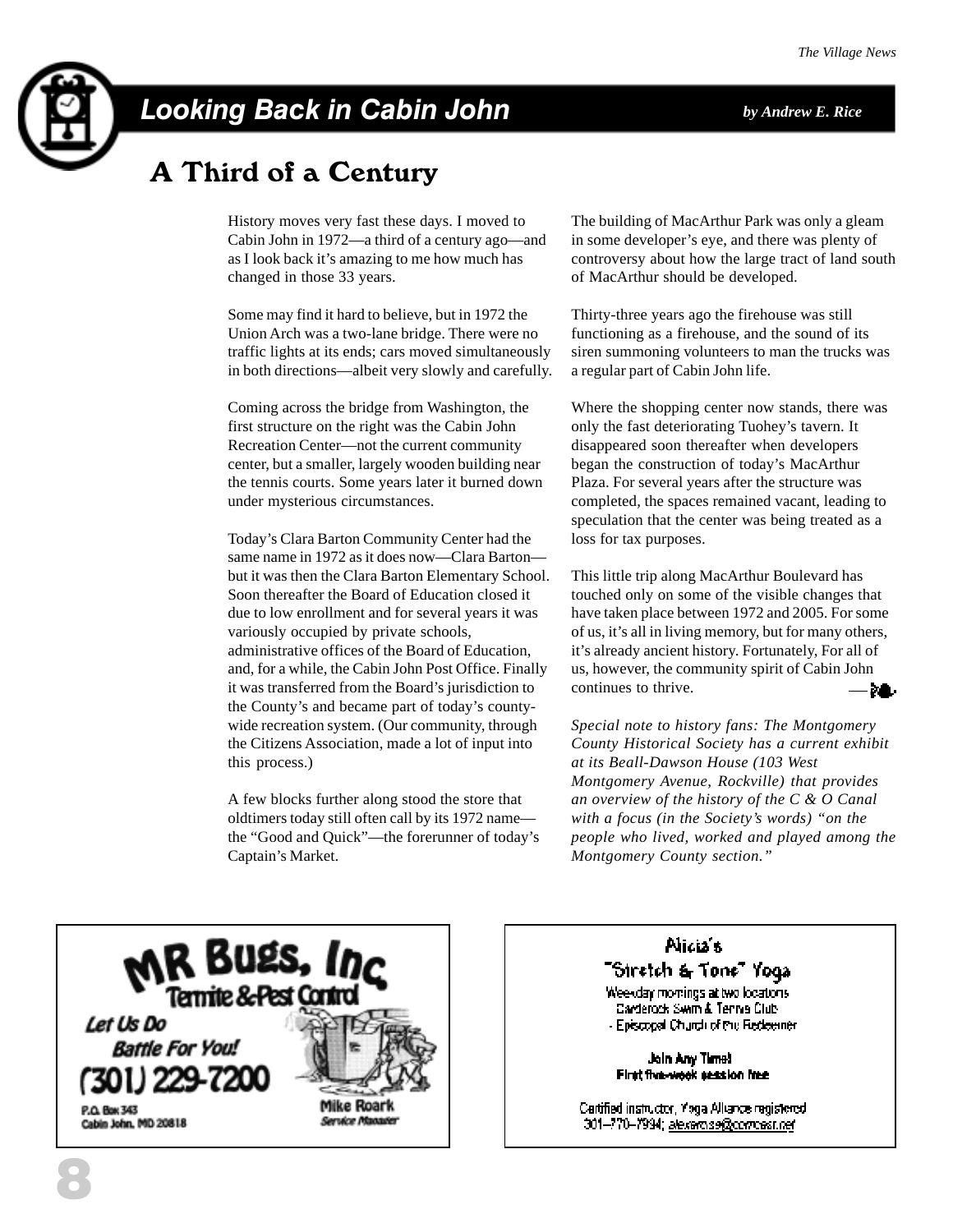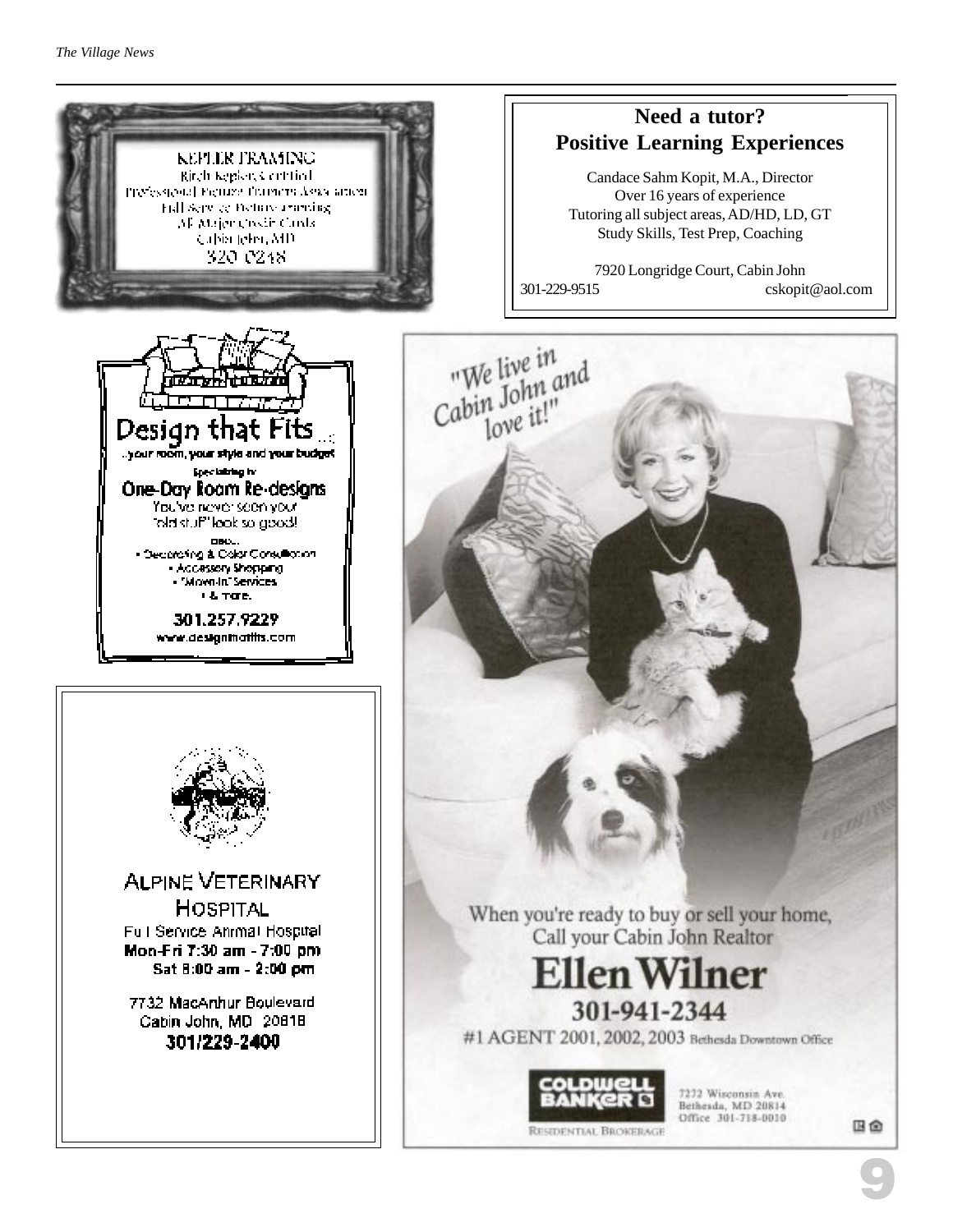

### Architectural designs that are sensitive. livable and inspired.



Cabin John,

## **Glen Echo Baptist Church**

**Serving Cabin John families since 1939** 

Dr. Ed Curtis, Th.D., Pastor

# **Bringing God's<br>Truth to Life**

| Sunday School 9:30 am              |  |
|------------------------------------|--|
| Sunday Services11:00 am            |  |
| Wednesday Activities 7:00 pm       |  |
| Mid-Week Bible Study Vassar Circle |  |

## Neighborhood Services

**MUSIC LESSONS**—VIOLIN, VIOLA AND PIANO STUDIO. All ages, all levels. Ensemble workshops. Vera Dolezal. 301-229-5685.

**CHILD CARE.** Licensed Family Day Care. 18 yrs. experience, references. Call Siew at 301-320-4280.

**BANISH HOUSEHOLD CLUTTER & SIMPLIFY YOUR LIFE.** Call Melanie Patt-Corner at "A Place for Everything" Household Organizing Service at 301-263-9482. Member National Association of Professional Organizers.

**GET THE STRESS OUT!! MASSAGE THERAPY.** Receive a soothing Swedish/Deep Tissue Massage in your own home. Only \$75/hr. Gift Certificates available. Call Dominique at 301-263-2783.

> CJCA NEWS cont. from page 4

**Report on the 7th Annual Cabin John Canoe Trip down the Potomac on Sep 18th**—Baby, baby, this one was not easy. Due to the very low river level following drought at the end of August and September, the first stretch of white water (Yellow Falls) had become difficult. We watched as more than half of the canoes had difficulty in navigating the stretch, which while not long, required an initial angled entry, with a quick straightening, and then some effort to remain to the right side of a rock that loomed at the bottom due to the low river level. To make matters even more interesting, one of our guides received a gash in his leg as a result of trying to keep an incoming canoe away from the rock. Once Dave Smith bandaged him up, the injured guide headed off downstream with another guide to get to a hospital.

Well, Cabin Johners are a brave and sturdy lot, so there was no complaining. And the day was beautiful, the ice cream cold (despite a little canoe handling misadventure by CJCA President Burr Gray and partner Jeanne Casamento), the watermelon crunchy, and the stop for lunch at the waterfall on the VA side enjoyable as always. The second stretch of white water (Stubblefield Falls) proved to be less difficult as all boats (except one) made it through upright.

Many, many thanks go to Dave Smith, who once again guided us expertly, and this time demonstrated his real skill as an emergency medical technician. Dave provided his 13 canoes for free essentially, since the rental fees from those were used to pay the guides. The Spring River Canoe Company also gave a big boost to our trip as they loaned us a number of additional canoes for free once they learned that the trip was for the Cabin John community and was a community tradition. Helen Daniel and Jeanne Casamento managed the check-in process very smoothly. Our hardy band of adventurers included: Johannes and Aiden Hunter,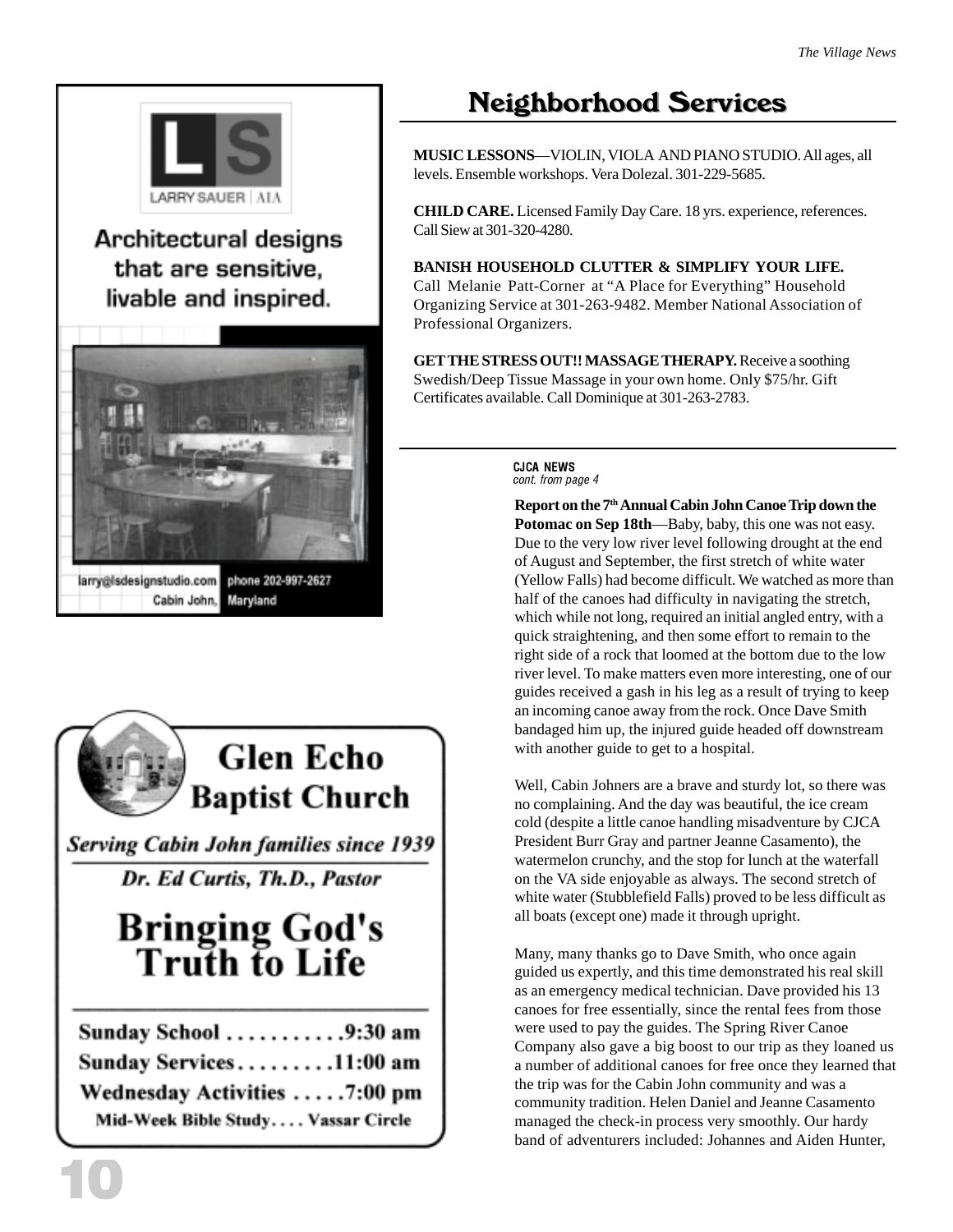



#### Barbara Abeillé & Associates

For nearly two decades, Barbara Abeillé has been helping people sell or purchase their homes. Finding a new home can be a challenge. Finding the right Realtor can make all the difference. Call one of Barbara's experienced team members today!

> Call 301-996-6477 www.abeillehomes.com barbara@abeillehomes.com

田田

Dominique and Xavier Maggio, Walt & Ross Dence, Susan Roberts and Susan Stewart, Elaine Hornauer & Gill Cook, Carolyn Projansky and her two children, Adam and Mira, Missy Cochrane & John Alloway and their two daughters Eryn & Alysha, Paul Mazzi & Linda Creamer, Robert Patch, Burr Gray, Jeanne Casamento, Ned Goddard & his son Grant, Mark Hetfield and his son, the Rixey family – Marlys, Tom & Meghan, various members of the Lewis family including Scott, Riley, and Lennon, Julia Stewart & Milton English, Laura Seuschek, Helen Daniel, Reed & Barbara Martin, Steve Cash and his kids, Harry and Anna, Rita Gerharz, Caroline Casey & Duncan, and Jeff Kirk and Donna Zeigfinger.

**Dues Notice—**Please pay your dues for the 05-06 year if you haven't already. We included an envelope in last month's issue of the *Village News*, but if you've tossed that envelope, you can send the check for \$15/household to CJCA, PO Box 31, Cabin John, MD 20818. Dues and gifts to CJCA are not tax deductible.

#### **Note some upcoming events and current**

**programs**—1) CJCA Holiday Party scheduled for December 11 from 4:30 – 6:30 pm, and 2) the fall season of the Homework Club for elementary school children just started up; it meets Tuesdays and

Thursdays after school at the Community Center (contact Modestine Snead at 301-229-0010 for more info). We have about 10 kids in the program right now but would like to get to 15.

#### **Friends of Clara Barton Community Center**

**(FCBCC)**—are looking for some volunteers that would be willing to help organize some events at the Community Center over the next year, such as a Bingo Night, or a Family Fun Night. Please contact Lori Rieckelman (301-320-6299) if you can help with these projects. FCBCC is also looking for two or three CJ/Bannockburn residents to join the FCBCC Board. The Board meets about 5 times/year and helps plan and support programs and events at the ZO. Community Center.



11